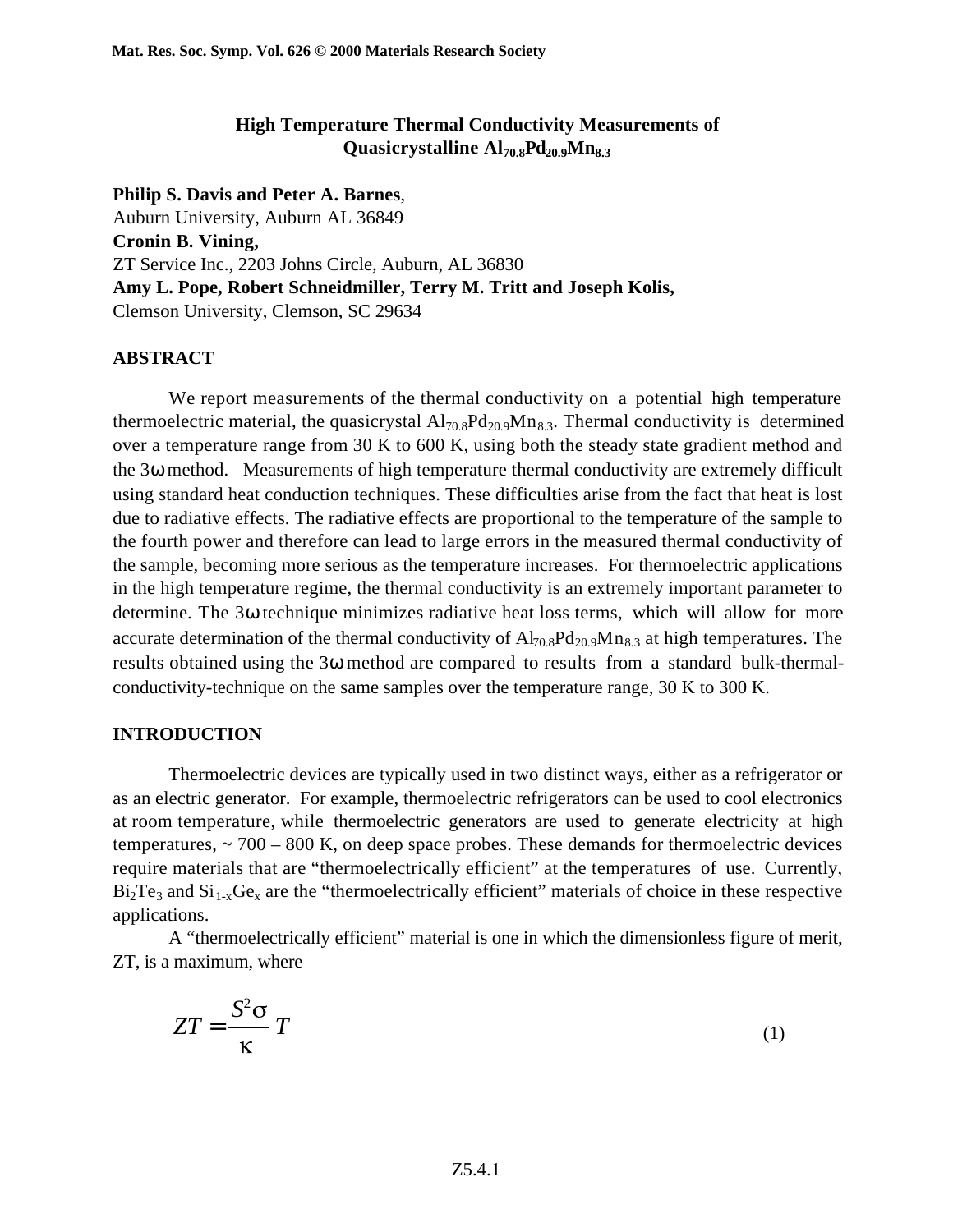Here S is the Seebeck coefficient , is the electrical conductivity and is the thermal conductivity. In order to increase the figure of merit, the numerator, which is also called the power factor,  $S^2$ , of Equation 1 should be made as large as possible and the denominator should be made as small as possible. We will mainly be concerned with measuring and minimizing the denominator or the thermal conductivity.

## **QUASICRYSTALS (POSSIBLE THERMOELECTRIC MATERIALS?)**

Quasiperiodic structures, or quasicrystals, are non-crystalline materials with perfect longrange order, but with no three-dimensional periodicity ingredient, not even the underlying lattice of the incommensurate structures.<sup>1</sup> Theoretically, the results of quasiperiodicity could lead to interesting new transport properties within these structures. Since quasicrystals do not possess a typical lattice constant, and thus a very large number of atoms in a unit cell, they tend to have very low thermal conductivities. These thermal conductivities are on the order of an amorphous glass and exhibit a glass-like temperature dependence of the thermal conductivity.

The recent discovery<sup>2</sup> of a stable icosahedral phase in the Al-Mn-Pd system,  $Al_{70.8}Pd_{20.9}Mn_{8.3}$ , has lead to new opportunities in the study of the transport properties of these quasicrystals. Initially most of the studies performed on this material were related to its structual characteristics. Recently there has been some work done on the transport properties of these quasicrystals.<sup>3</sup> These results, suggest that the quasicrystal  $Al_{70.8}Pd_{20.9}Mn_{8.3}$  may be a good high temperature thermoelectric.

We are not aware of any data on the thermal conductivity at higher temperature in the range of 300 K to 600 K, for these thermodynamically stable icosashedral AlPdMn quasicrystals. The thermal conductivity results from two different techniques, a standard steady-state temperature gradient method from 30 K to 300 K and a transient AC method "the 3-Omega method" from 30 K to 600 K, will be presented and discussed below.

### **EXPERIMENT**

Quasicrystals were synthesized at Clemson University. Stoichiometric amounts of elemental Al, Pd, and Mn powders were weighed out in an argon atmosphere and subsequently mixed in a vibrating mill. The homogenized mixture was loaded into 1 cm pellet die and pressed to 6000 lbs. The pellet and zirconium were placed separately into an arc furnace, which was evacuated and refilled with argon. An arc was first established to the zirconium to getter any water within the arc furnace to reduce the chance of oxidation of the quasicrystal. The arc was then established to the sample pellet and maintained until the sample was completely melted. The sample was placed into an alumina crucible that was placed inside a quartz tubing vessel. The quartz vessel was placed into a resistive heating furnace and annealed to eliminate secondary phases. The sample was sectioned with a wire saw using boron carbide as a cutting agent. Left over sample sections were ball milled for powder X-ray diffraction measurements.

### **THERMAL CONDUCTIVITY MEASUREMENTS.**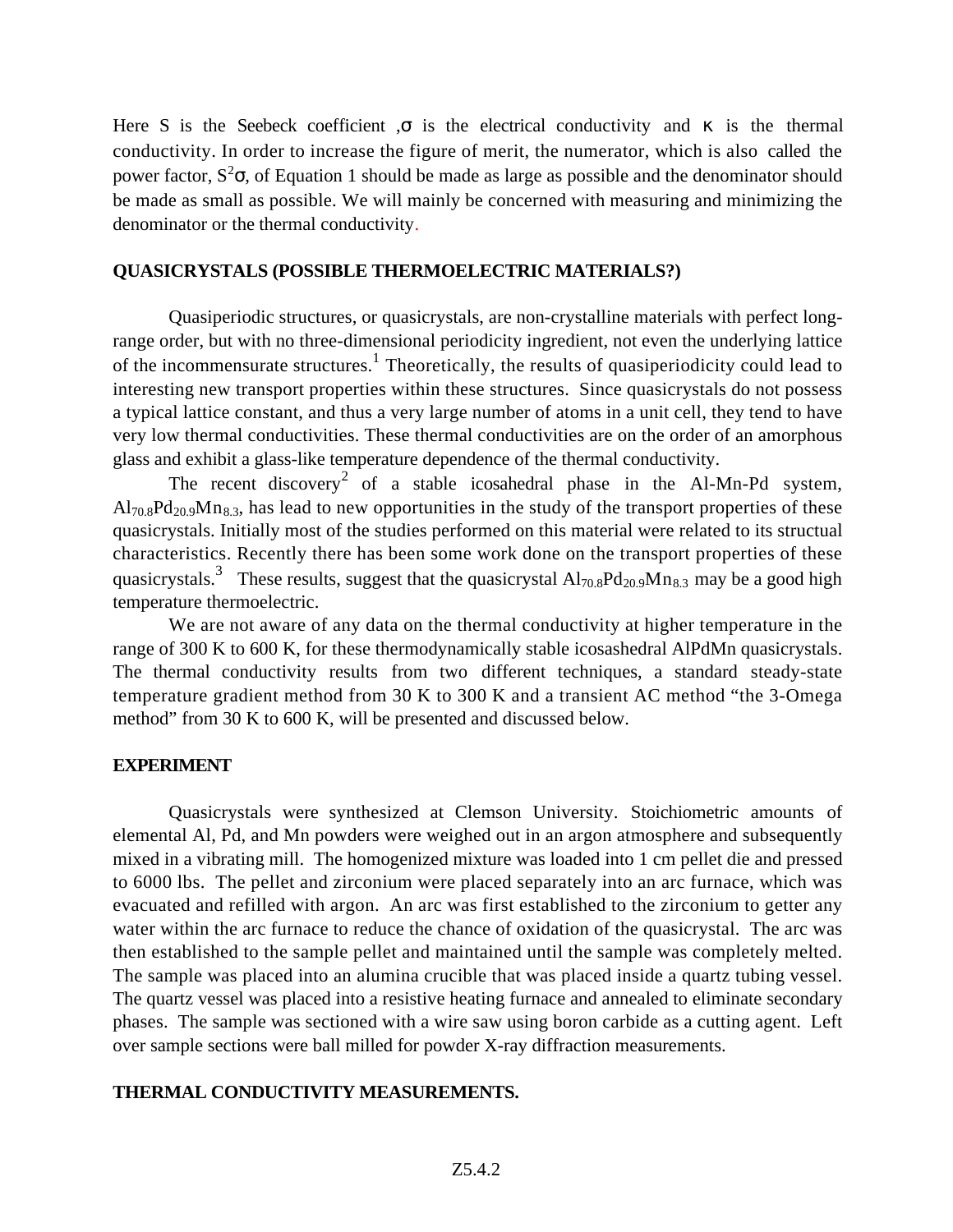We employed a transient method (3 -method) to determine the thermal conductivity of the quasicrystal over the temperature range, 30 K to 600 K, then compared this data with the data obtained from a standard temperature gradient method on the bulk crystal. The 3 -method is a technique that involves reading an AC voltage at a frequency three times the driving frequency of the circuit and 60-80 dB lower than the driving signal. Our lock-in amplifier, with a built-in signal generator, provides the driving signal to the circuit and reads the 3-omega signal. The 3-omega signal is obtained by placing the sample into one arm of a Wheatstone bridge, then reading the difference of the voltage across the sample and the matching variable resistor (Figure 1). The DC output signal from the lock-in, which is a function of frequency, yields data leading to the thermal conductivity. One advantage that this technique has over a standard temperature gradient method in measuring thermal conductivity, is the insensitivity of the 3-omega method to radiation loss effects at high temperature.<sup>4</sup>

The sample was prepared as follows. The surface of the sample was polished to a mirror finish, and then a thin film of polyimide, several microns thick, was applied to the prepared surface of the quasicrystal. This film electrically isolates the heater/thermometer line from the substrate, which allows us to assume that all the power is input in the heater/thermometer line and not the sample. On top of the polyimide the heater/thermometer line is deposited through a shadow mask.



**Fig.1 Schematic diagram of the circuit used in the 3-Omega method.**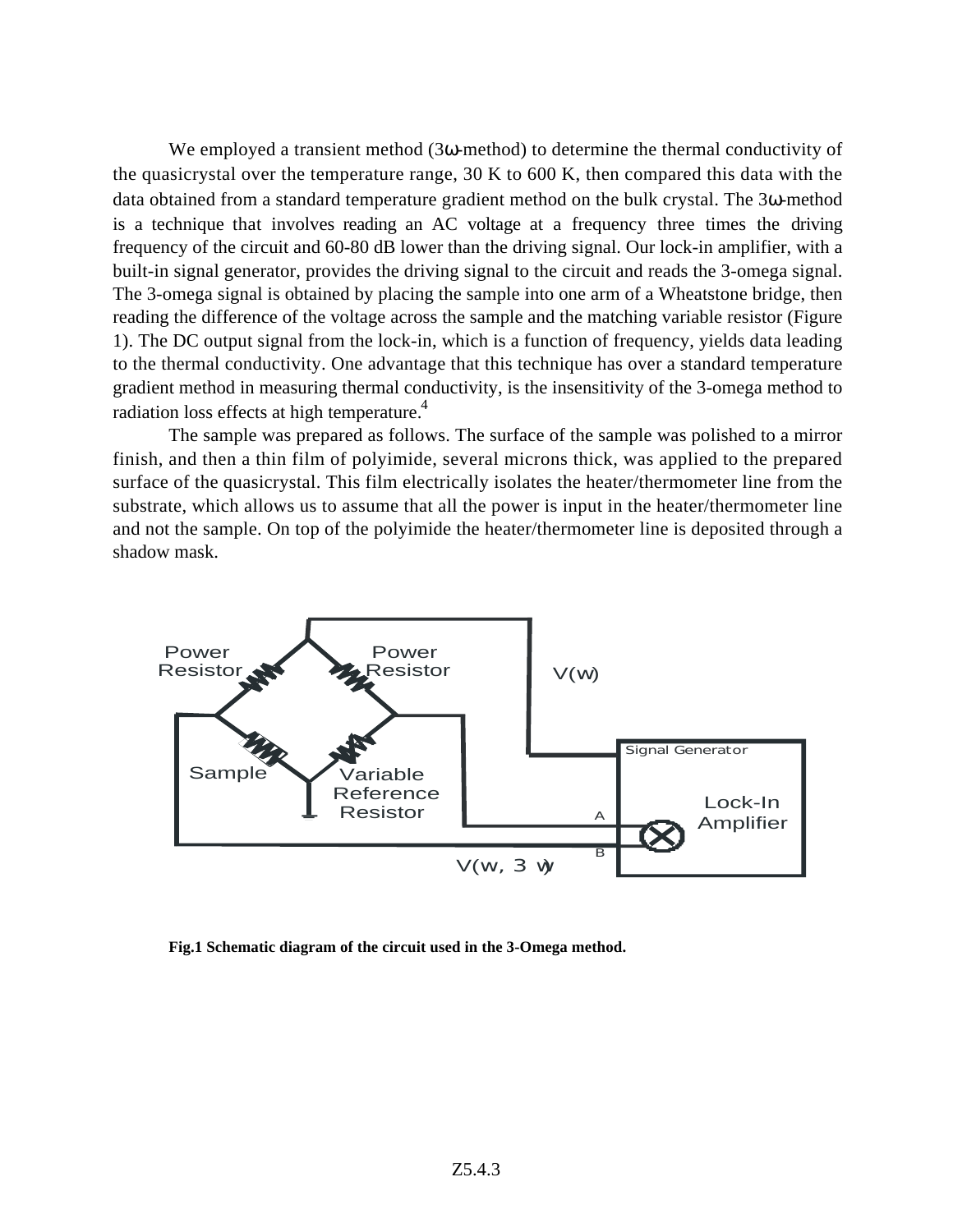

**Fig.2 Sample Geometry**

The material used in the line is nickel, because it has a reasonably large coefficient of resistance. This property of nickel provides for a more sensitive measure of the surface temperature oscillations that arise during the experiment (Figure 2).

The data analysis for our sample in principle requires the solution of Fourier's heat conduction Law for both layers with appropriate boundary conditions. Since our polyimide insulating layer is very thin, several microns, it is thermally bridged at low frequencies. In other words, since the thermal waves penetrate  $\sim 80-100$  times this depth at low frequencies, it is assumed that we have a one layer problem. The derivation<sup>5</sup> of the functional dependence of the 3 voltage on frequency for this one-dimensional problem is summarized below. The third harmonic AC voltage measured on the sample is

$$
V_{3\omega,rms} = \frac{pV_{sample,rms}dR/dT}{4R_{sample}\sqrt{2\lambda\rho C_p}}\omega^{-1/2}
$$
 (2)

Here  $C_p$ , and are the density, heat capacity and thermal conductivity of the material respectfully. p and dR/dT are the input power density and coefficient of resistance of the heater line. Thus, to obtain the thermal conductivity of the sample we plot the 3 voltage versus the inverse square root of frequency and then take the slope of this line.

In Figure 4, the 3 voltage,  $V_{\lambda_0}$  is plotted as a function of the inverse square root of frequency,  $\omega^{-1/2}$  at constant temperature, *T*. From this graph it is clear that there two distinct slopes, each of which contain information on the sample. In the high frequency limit the slope contains the physical information of the polyimide layer and in the low frequency limit the slope contains the information on the  $Al_{70.8}Pd_{20.9}Mn_{8.3}$  quasi-crystal. With the data for heat capacity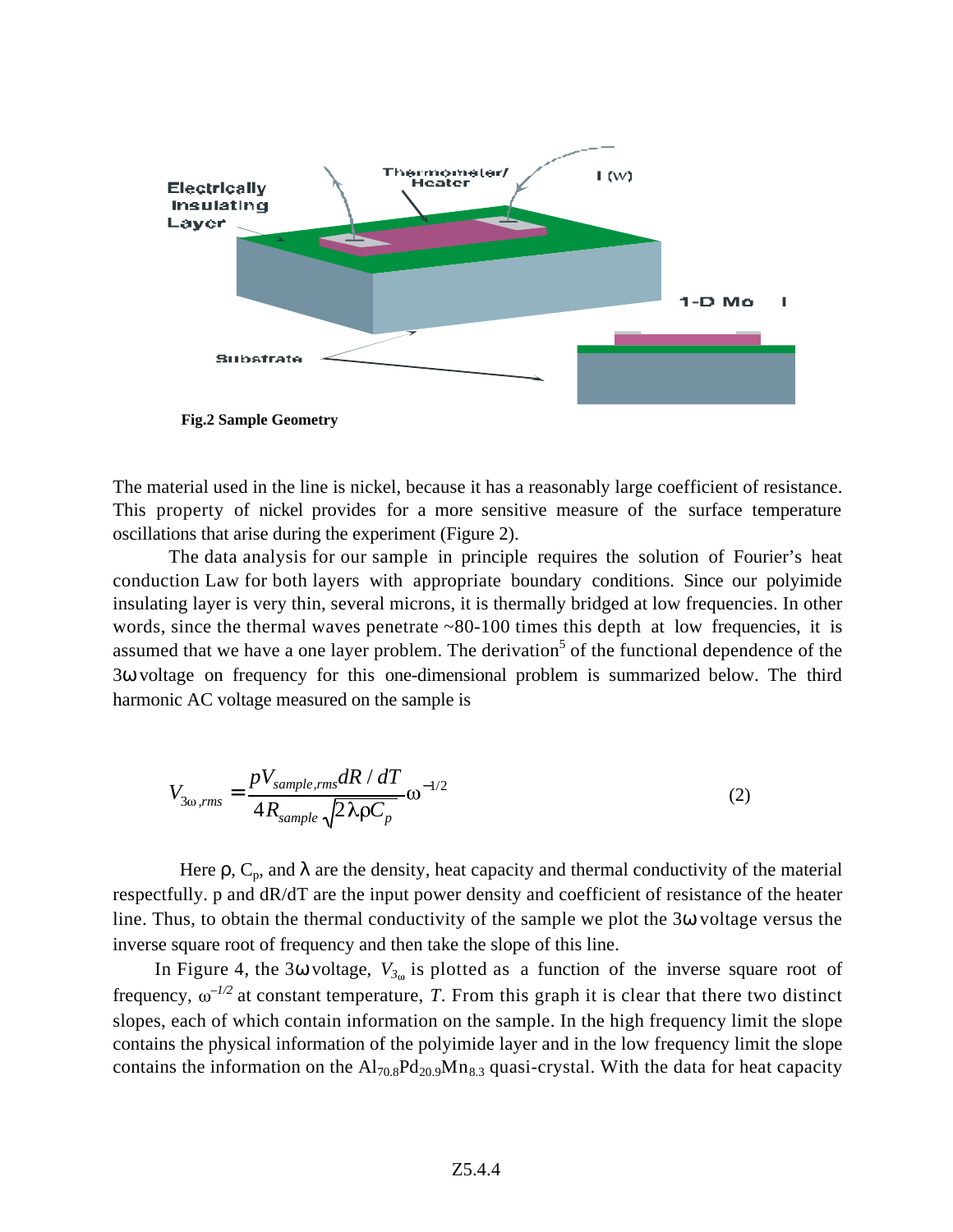

and density it is straightforward to obtain the thermal conductivity of the sample at each temperature.

**value is assumed to saturate at 3R Fig. 3 Quasicrystal Heat Capacity. Above 400K the**



**Fig.4 3-Omega voltage. Asymptotic lines Temperature (K) provide the slope and therefore the thermal conductivity of the materials. Low frequency limit gives the thermal conductivity information of the quasicrystal. High frequency limit gives the information on the polyimide insulating layer.**

The heat capacity data is shown in Figure 3. The density was taken as 0.069 atoms/ $3$ , at room temperature and an assumed linear coefficient of expansion of 1.2 x  $10^{-5}$  (1/K). There are many possible errors involved in making thermal conductivity measurement with these two methods. Potential errors in the 3 are: an error associated with the one-dimensional modeling of the thermal waves and a small error occurs in assuming that the electrically insulating layer is thermally bridged. The errors associated with these assumptions are thought to be relatively small,  $\sim$  5-10%. The remaining error in the value of the thermal conductivity calculated from the 3 method comes from the uncertainty in the various parameters in Equation 2.

The errors involved with temperature gradient methods are fairly well known, but we will enumerate them here again. Radiation loss is probably the best known cause of error in the temperature gradient method. This error is large at high temperatures but negligible at low temperatures. Care must be taken to minimize thermal conduction of heat through the various wires connecting the sample to the measurement apparatus. Finally there is an error in the measurement of the dimensions of the sample. All these errors combined contributed an uncertainty in the measurement in the low temperature regime of about 10%. In Figure 5 the thermal conductivity results are shown for the  $Al_{70.8}Pd_{20.9}Mn_{8.3}$  quasicrystal over the temperature range, 10K-300K. In Figure 5, thermal conductivity results obtained from the 3 method and from the standard temperature gradient technique are shown for the temperature range,  $10K-300K$ . The 3 -data is  $\sim 10-15\%$  higher than the temperature gradient method data over this range. In Figure 6, the thermal conductivity results are shown for the temperature range, 300-600 K. The results for the 3 method generally agree with the Wiedermann-Franz approximation, but with a slightly higher slope and the same ~10-15% offset. The Wiedemann-Franz approximation is done assuming that the electronic contribution increases as  $=$   $_{0}+$  T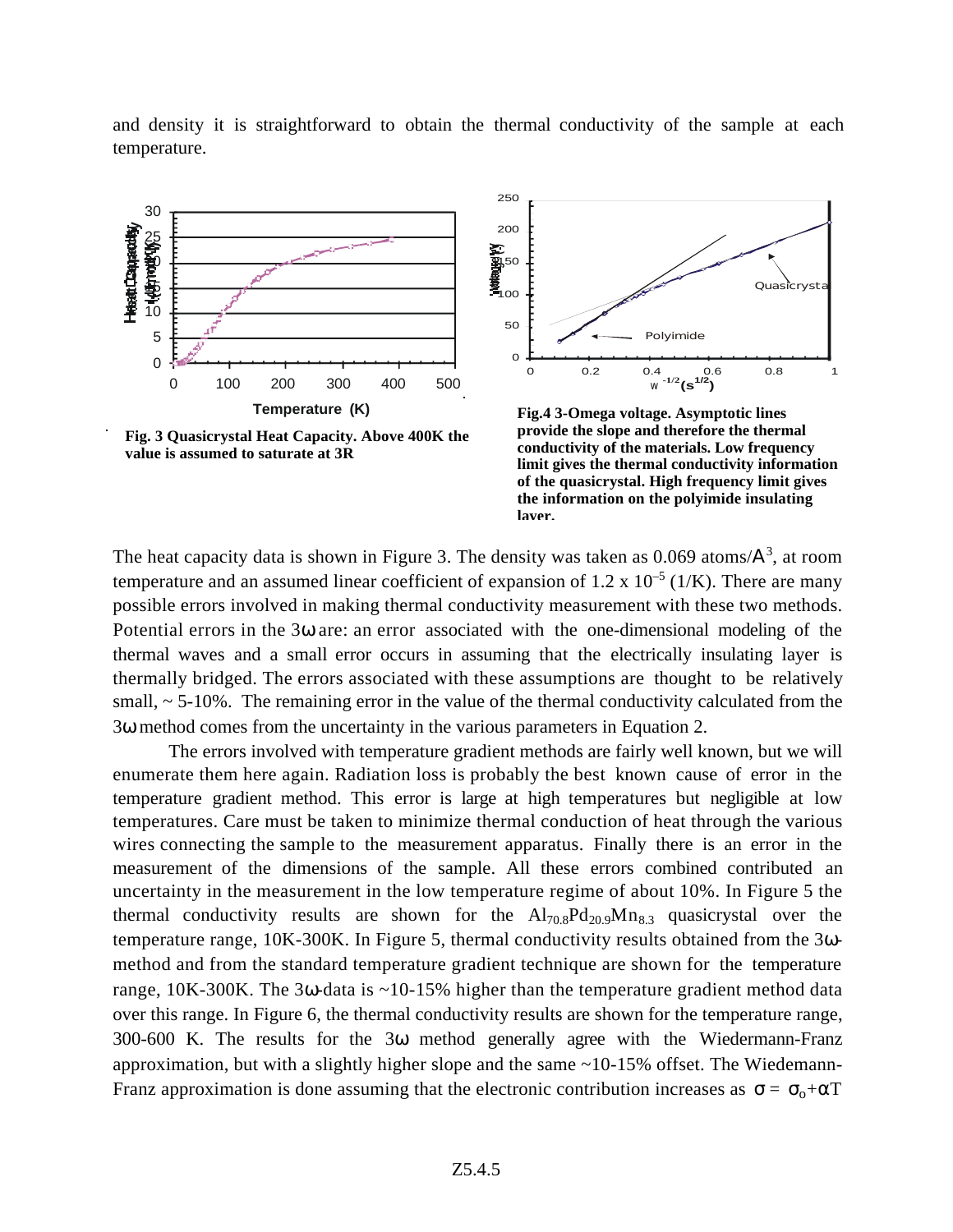and that the lattice portion is constant. The reasons for the discrepancy in the data between the Wiedemann-Franz approximation and 3 over the low temperature range can be attributed to the uncertainties in the methods employed. Janot has predicted that thermal conductivity should increase as  $T^{1.5}$ , above room temperature.<sup>6</sup> Our data does not agree with this theory.

Another possible explanation for the difference in the data originates in the structure of the material itself. The technique used to synthesize the quasicrystal leaves many small voids in the sample. All of these voids take part in the conduction of heat in the standard temperature gradient method. Since the 3 technique only samples a thin section at the surface of the sample, which has been polished to a mirror-like finish, it is thought that a smaller percentage, by volume, of these voids are being sampled, thereby increasing the thermal conductivity at least at low temperatures. Since, at low temperatures the data from the two methods matches in temperature dependence, it is thought that the effect of these voids is temperature independent. At high temperatures the effect of these voids is not clear.

Further investigation of high temperature thermal conductivity measurements in quasicrystalline systems is necessary. It is necessary to measure the high temperature electrical conductivity so that the electronic contribution can be determined. With this data, the assumptions of a constant lattice contribution and a linearly increasing conductivity can be determined. We have seen, however, that thermal conductivity increases at low temperature, peaks, experiences a flat plateau before it begins rising at higher temperatures. It is also



 **Fig.5 Low temperature thermal conductivity. The two methods coincide with a 13% offset.**



Fig.6 High Temperature thermal conductivity **Franz approximation with a slightly stronger The 3-omega data follows the Wiedemann-Franz temperature dependence. The hopping model approximation with a slightly stronger thermal conductivity with a Shipping stronger is not seen. thermal conductivity with a T^3/2 dependence is not seen.**